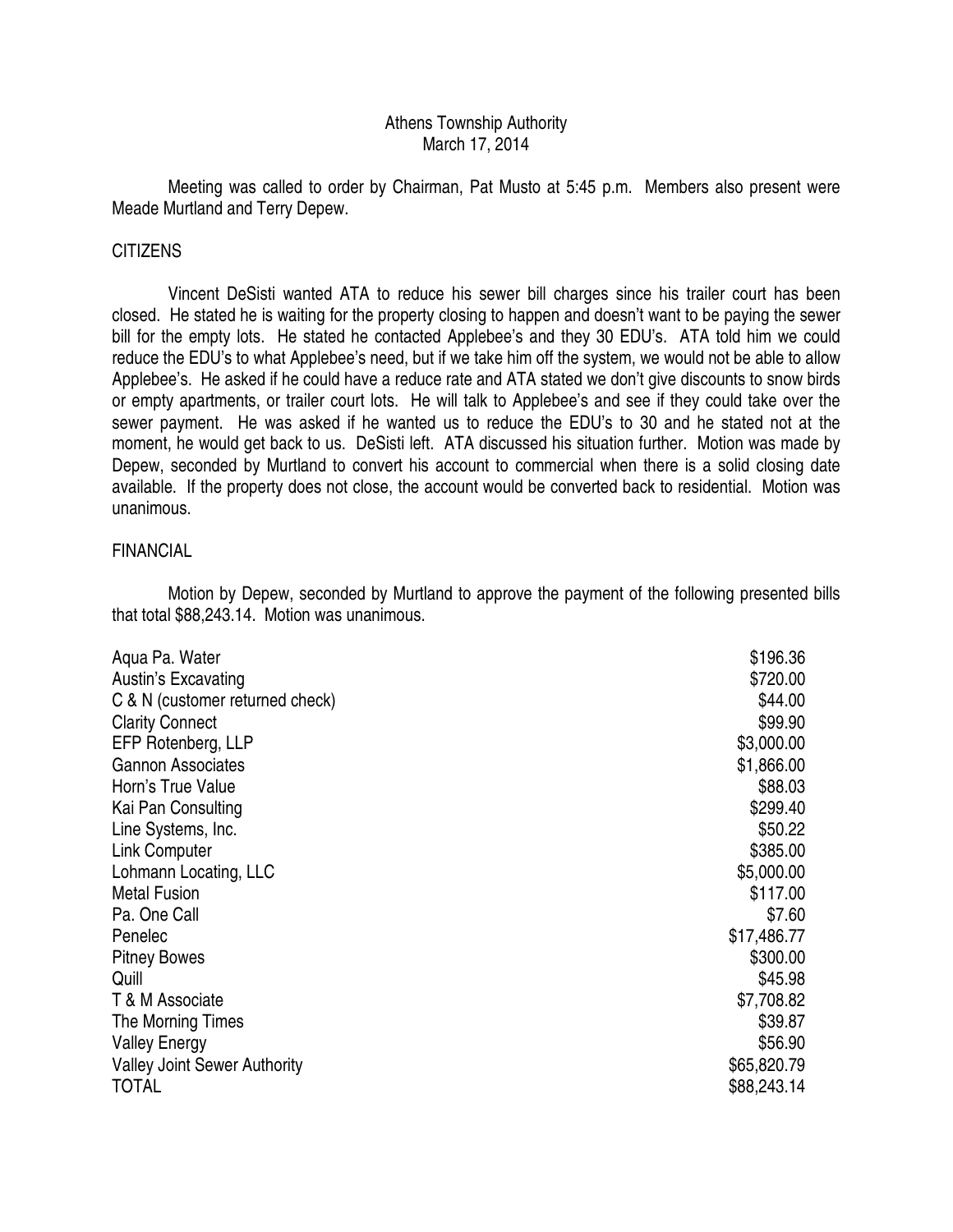## MAINTENANCE

 Craig Lohmann reported that on Friday with the rain and thaw, QEE was having high alarms and both pumps weren't able to keep up with the flow. Craig had Austin's bring pump truck up and continue to pump out well. DEP called our office and it was explained to them we were taking precautions by pumping out the well as we didn't want the well to over flow. DEP just asked that we dispose of the loads at the treatment plant instead of in a manhole.

## ENGINEER'S REPORT

 Chuck Volk, T & M Associates wasn't able to attend, so he forwarded the following monthly report regarding the force main project.

### EASEMENTS

The majority of the easements have been acquired. Discussions with Wal-Mart in early 2014 resulted in Wal-Mart opposing the granting of the easement, and the reason cited was potential conflicts with their storm drainage facilities. Note that per the current force main design plans we are clear of any Wal-Mart storm drain pipe, structure, or basin.

A design revision of the force main routing was requested by ATA to accommodate Randy Williams' request to remove and relocate the easement that was shown running between his two adjacent properties, which front along Elmira Street. The revised easement was sent to ATA on 1/31/14. A revised force main plan/profile for the affected area was completed; it does not significantly change the total force main length.

Recent easement discussions have included the following properties for potential force main relocation: Minard (west of Chemung River, south of Meadowlark Dr); Rosh (landlocked parcel between Chemung River and US220); Lubin (north of Mile Lane Rd); and Williams (Elmira St). A potential force main re-alignment includes running parallel to Elmira Street from north of the Austin parcel (at Medical Supply Depot) to the present force main crossing location of Elmira Street at Beeman's. Survey will need to be performed for significant force main relocations; local survey services will be procured directly by ATA.

### DESIGN STATUS AND OUTSTANDING ISSUES

The design plans are 100% complete. A CD of the design drawings was mailed to T&M Sayre office to plot plans locally. Note that the force main plan and profiles will be revised due to easement related alignment revisions, so a new set of bid-ready drawings will need to be issued following the revisions.

As part of the investigation of revised force main routing, we must identify affected properties and any issues that would prevent easement acquisition or present significant permitting &/or environmental concerns, prior to proceeding with re-design work.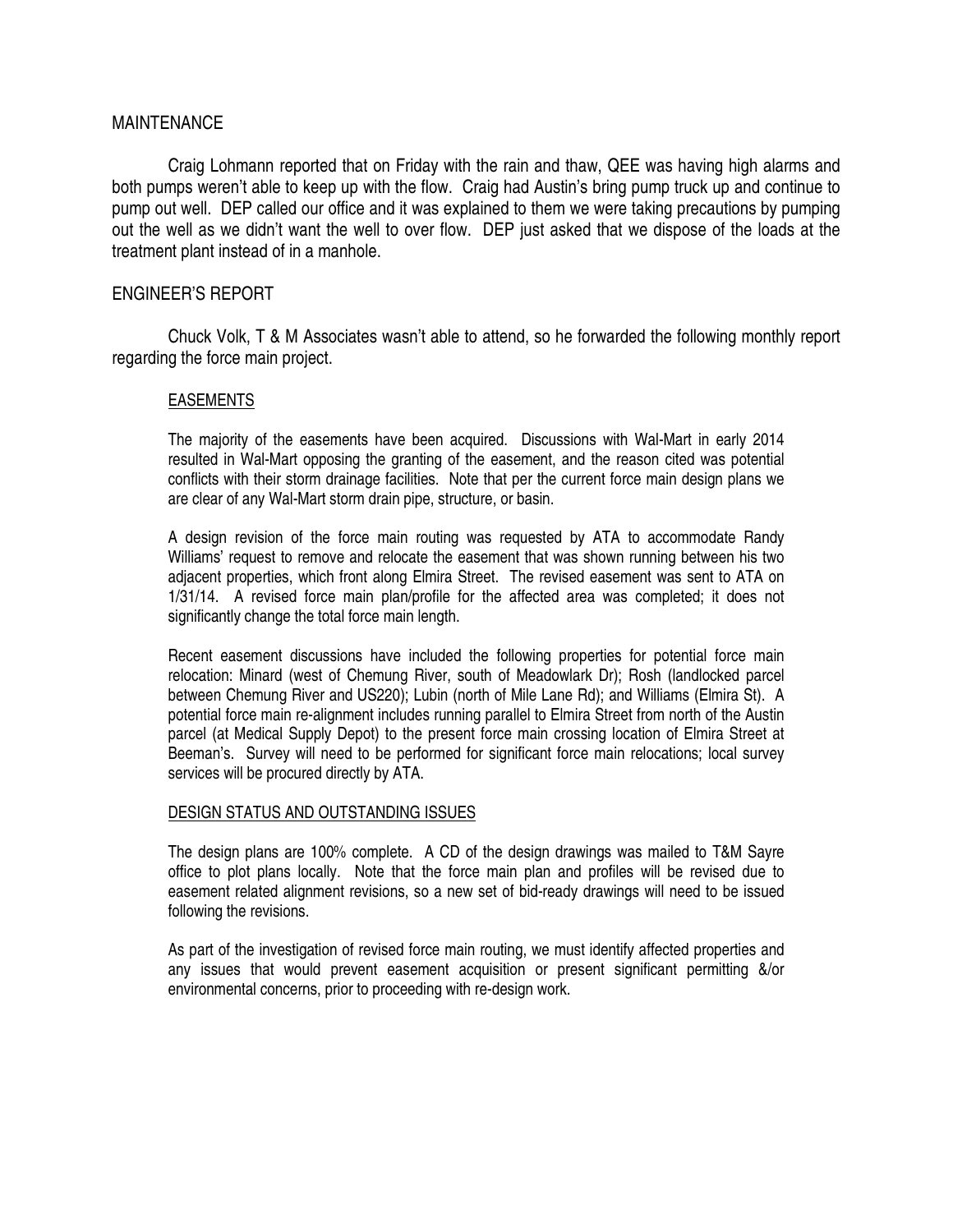### PERMITTING STATUS AND ISSUES

| 1. |                                                                                                                                                                                                                          | $\mathcal{C}$ |
|----|--------------------------------------------------------------------------------------------------------------------------------------------------------------------------------------------------------------------------|---------------|
|    | <b>HEMUNG RIVER CROSSING</b>                                                                                                                                                                                             |               |
|    | General Permit No. 4 approvals were issued by US Army Corps of Engineers (ACOE)<br>dated 1/23/14. ATA and the contractor must sign and date the "PASPGP-4 Permit                                                         |               |
|    | Compliance Form" upon project completion. This permit will need to be re-done if the<br>river crossing location changes due of easement acquisition issues.                                                              |               |
| 2. |                                                                                                                                                                                                                          | $\mathbb{R}$  |
|    | <b>AILROAD CROSSING</b>                                                                                                                                                                                                  |               |
|    | T&M received notification of permit approval on 12/27/13 from AECOM (Norfolk-<br>Southern's engineer). The letter provided instructions and a blank agreement form for                                                   |               |
|    | ATA execution within 60 days.                                                                                                                                                                                            |               |
| 3. |                                                                                                                                                                                                                          | P             |
|    | ENNDOT HIGHWAY OCCUPANCY PERMIT                                                                                                                                                                                          |               |
|    | T&M received PennDOT approval on 10/30/13 via "ePermitting" service. An amended                                                                                                                                          |               |
|    | Permit application will be need to be submitted to PennDOT for a force main<br>re-alignment of the US220 crossing due to easement acquisition issues.                                                                    |               |
| 4. |                                                                                                                                                                                                                          | B             |
|    | RADFORD COUNTY CONSERVATION DISTRICT STREAM CROSSING<br>T&M received a letter from BCCD on $10/31/13$ indicating approval of the GP-5,<br>general permit for the stream crossing. This permit will need to be amended if |               |
|    | the river crossing location is revised due to easement acquisition issues.                                                                                                                                               |               |
| 5. |                                                                                                                                                                                                                          | $\mathbf N$   |
|    | PDES and E&S PERMIT APPLICATIONS                                                                                                                                                                                         |               |
|    | These permits were approved per BCCD letter dated 12/19/13. These permit applications<br>will need to be amended if the river crossing location is revised due to easement<br>acquisition issues.                        |               |
| 6. |                                                                                                                                                                                                                          | D             |
|    | ED DA DE O WATED OUAL TEVALANA CEMENTE DEDMIT                                                                                                                                                                            |               |

#### EP PART 2 WATER QUALITY MANAGEMENT PERMIT

 The DEP permit application will be submitted upon the completion of easement related force main re-alignment revisions, and approval of amended regulatory permits. The DEP permit application package must include the latest approved General Permit, NPDES, and E&S permits (amended permits).

## **ACT 537 SPECIAL STUDY STATUS**

ATA received approval of the Act 537 Plan per DEP letter on 1/29/14.

#### UPCOMING PROJECT MILESTONES

T&M will submit the DEP Part 2 Water Quality Management Permit as soon as the impacted regulatory permits are identified and amended (if necessary) to reflect the force main re-alignments due to easement acquisition issues.

#### PROJECT SCHEDULE UPDATE

Please note that the projected milestones for the design phase are best estimates and incorporate reasonable regulatory agency review periods. In order to keep the project on schedule, the Board has authorized two members to take action and/or respond to the requirements of this project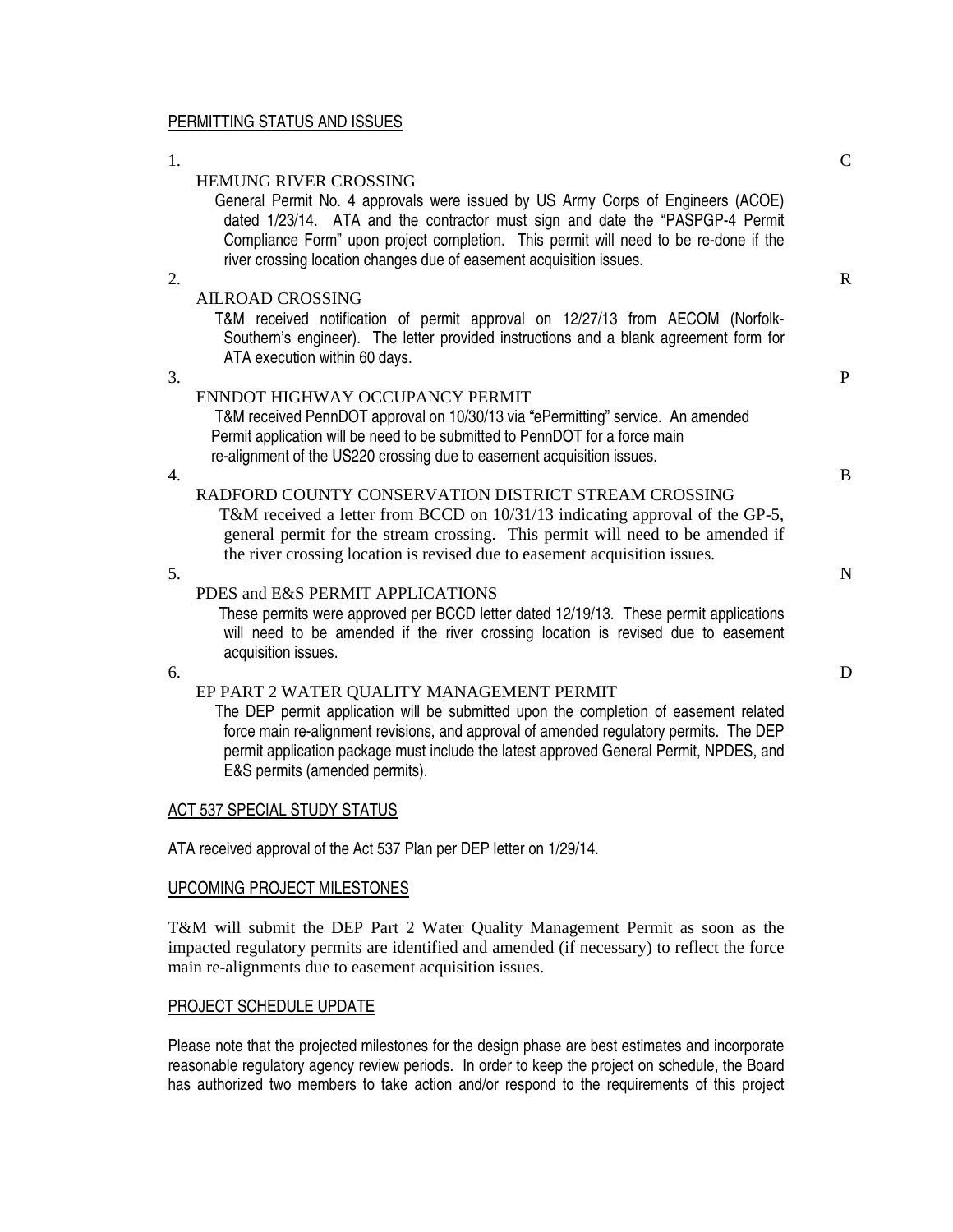between Board meetings and will have authority to sign items on behalf of the Board, including contractor pay requests.

A preliminary design phase schedule with completion dates appears below:

| Task            | <b>Work Description</b>                                                                                                                                      | <b>Estimated Start</b><br>Date | Estimated<br><b>Finish Date</b> | Completion<br>Date |
|-----------------|--------------------------------------------------------------------------------------------------------------------------------------------------------------|--------------------------------|---------------------------------|--------------------|
| $\mathbf{1}$    | Survey Force Main - PS1 to WWTP and plot data                                                                                                                | 5/27/13                        | 6/14/13                         | 6/28/13            |
| $\overline{2}$  | Plan and Profile design of new force mains; including detail<br>preparation; prepare 30% design                                                              | 5/27/13                        | 7/19/13                         | 7/19/13            |
| 3               | Act 537 Special Study preparation & submit draft for ATA<br>review                                                                                           | 5/27/13                        | 7/22/13                         | 7/22/13            |
| $\overline{4}$  | Easement delineation, property owner determination; preparation<br>of 60% design                                                                             | 7/23/13                        | 8/16/13                         | 8/16/13            |
| 5               | PennDOT Highway Occupancy Plan permit application<br>preparation & submission                                                                                | 7/23/13                        | 8/31/13                         | 9/2/13             |
| 6               | GP-5 Chemung River Crossing permit application preparation &<br>submission to BCCD and US Army Corps of Engineers                                            | 7/23/13                        | 9/30/13                         | 10/3/13            |
| $\overline{7}$  | Norfolk-Southern Railroad Crossing permit application<br>preparation & submission                                                                            | 7/23/13                        | 8/31/13                         | 9/3/13             |
| 8               | ATA review and comment on Act 537 Special Study                                                                                                              | 7/23/13                        | 8/16/13                         | 8/16/13            |
| 9               | Pump Station No. 6 upgrade design & calculations                                                                                                             | 7/15/13                        | 9/30/13                         | 10/11/13           |
| 10              | Pump Station No. 1 upgrade design & calculations                                                                                                             | 7/15/13                        | 9/30/13                         | 10/11/13           |
| 11              | Address draft Act 537 review comments, ATA and Athens<br>Township advertise Act 537 Special Study for public comment                                         | 7/23/13                        | 10/31/13                        | 8/26/13            |
| 12              | BCCD E&S Plan & NPDES permit application preparation &<br>submission                                                                                         | 8/19/13                        | 9/30/13                         | 10/25/13           |
| 13              | Substantial complete design document preparation (90%)<br>complete) – submit to ATA for review $\&$ address review<br>comments; easement exhibit preparation | 8/19/13                        | 9/30/13                         | 10/11/13           |
| 14              | DEP Part 2 WQM permit application preparation & submission                                                                                                   | 9/9/13                         | 9/30/13                         | 9/19/13            |
| 15              | Final design document preparation, provide bid-ready documents                                                                                               | 9/23/13                        | 11/18/13                        | 12/31/13           |
| 16              | Obtain approval of RR crossing, NPDES/E&S, PennDOT HOP<br>and Army Corps permits                                                                             | 10/7/13                        | 11/29/13                        | 1/24/14            |
| 17              | Submit Act 537 Special Study to DEP                                                                                                                          | 10/7/13                        | 10/31/13                        | 10/8/13            |
| 18              | Re-submit DEP Part 2 WQM permit application to DEP                                                                                                           | 1/30/14                        | 2/28/14                         |                    |
| 19              | Design Completed                                                                                                                                             | 12/1/13                        | 12/31/13                        | 12/31/13           |
| 20              | DEP approval of Act 537 Special Study                                                                                                                        | 12/1/13                        | 1/30/14                         | 1/29/14            |
| $\overline{21}$ | DEP Approval of Part 2 WQM permit                                                                                                                            | 3/1/14                         | 4/30/14                         |                    |

 The easements were discussed. Chairman Musto met with Roman Rosh today regarding crossing his land. After further discussion, looking at the additional engineering and surveying and the time it will take, ATA agreed it is best to condemn the easements we originally needed that won't sign. Motion by Musto,